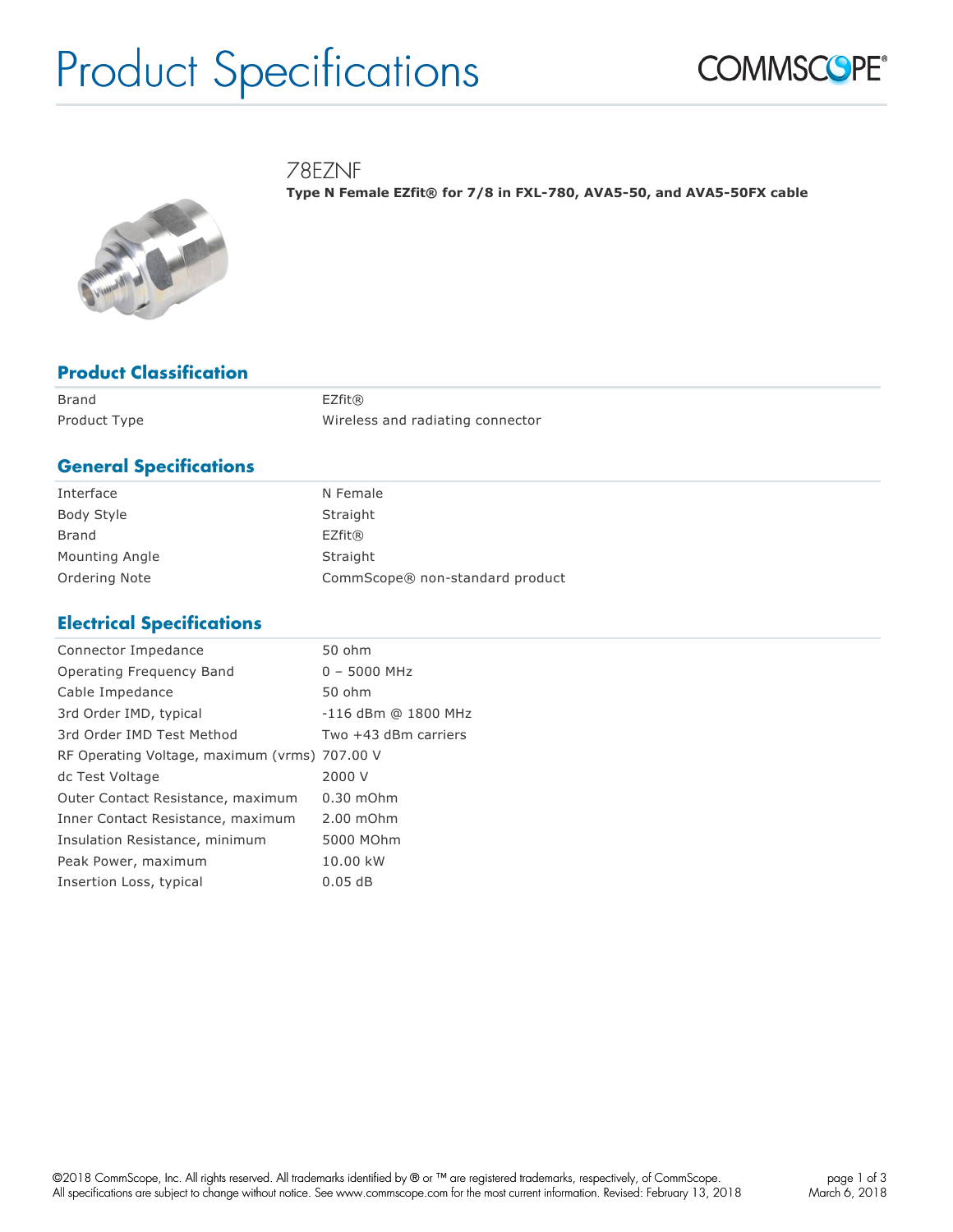

78EZNF

# **Outline Drawing**



# **Mechanical Specifications**

| Clamp                    |
|--------------------------|
| Captivated               |
| Trimetal                 |
| Silver                   |
| 25 cycles                |
| 500 cycles               |
| IEC 61169-16:9.5         |
| 300 lbf<br>1334 N I      |
| 8.13 N-m   72.00 in lb   |
| 66.72 N   15.00 lbf      |
| MIL-C-39012C-3.12, 4.6.9 |
| No                       |
|                          |

# **Dimensions**

| <b>Nominal Size</b> | $7/8$ in                 |
|---------------------|--------------------------|
| Diameter            | 37.00 mm   1.46 in       |
| Length              | $52.16$ mm   2.05 in     |
| Weight              | 135.54 g $\vert$ 0.30 lb |

### **Environmental Specifications**

| <b>Operating Temperature</b> | -40 °C to +85 °C (-40 °F to +185 °F)          |
|------------------------------|-----------------------------------------------|
| Storage Temperature          | $-55$ °C to $+85$ °C ( $-67$ °F to $+185$ °F) |
| Immersion Depth              | 1 <sub>m</sub>                                |
| <b>Immersion Test Mating</b> | Mated                                         |
| Immersion Test Method        | IEC 60529:2001, IP68                          |